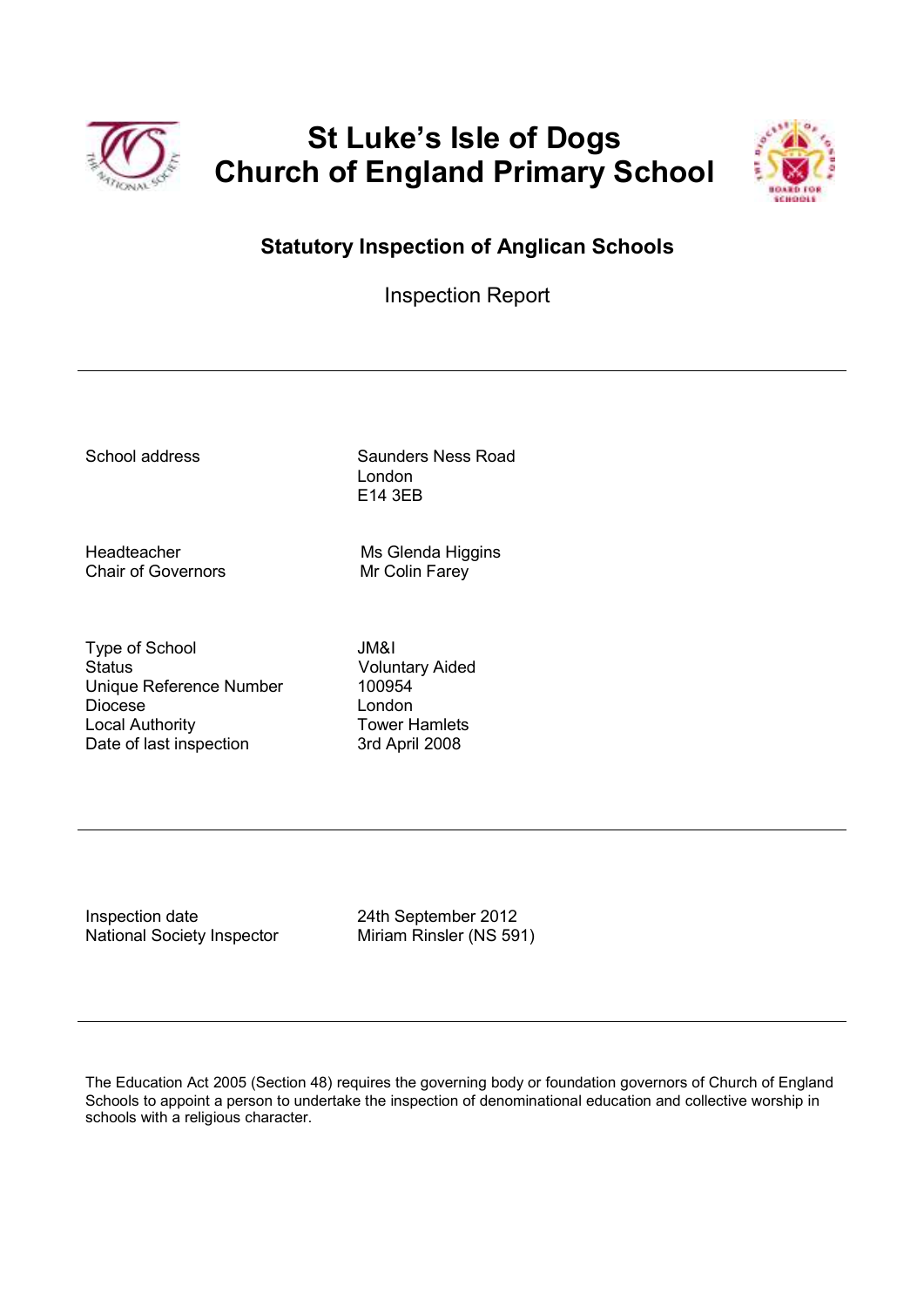#### **School context**

St. Luke's School is an over-subscribed and expanding one form entry school with a nursery which serves the diverse community of the Isle of Dogs. The proportion of pupils eligible for free school meals, who speak English as an additional language, who have learning difficulties or disabilities or who are from minority ethnic groups are all well above the national average. It enjoys a very supportive relationship with its parish church, Christ Church.

#### **The distinctiveness and effectiveness of St. Luke's Isle of Dogs as a Church of England school are outstanding**

Despite many staff changes since the last inspection, St. Luke's continues to be an outstanding and inclusive school. This success is largely due to the passion for the school evident in all stakeholders. It stems from the clear focus of governors and senior leadership on the Christian ethos as a starting point for school development. The school has achieved consistency in the outward signs of its Christian foundation through display and classroom reflection areas.Christian principles are explicit at the heart of the school's mission and in all key policies, and are highly visible around the building. Teaching and assessment in RE are good overall. Due to careful links between RE and the outstanding support for their moral and spiritual development, learners show high levels of empathy and interest in faith.

#### **Established strengths**

- very strong role played by prayer in the life of the school
- quality of relationships between all members of school community
- whole-family support through the Community House
- quality of support for learning behaviour, strongly based on Christian principles of care and respect for all

#### **Focus for development**

- build on recent developments in assessment to allow teachers consistently to:
	- o match work to all children's abilities, and
	- o provide appropriate challenge to all
- further strengthen and formalise the monitoring of RE to match the scrutiny of other core subjects, by both senior leadership and governors

#### **The school, through its distinctive Christian character, is outstanding at meeting the needs of all learners.**

A joyful Christian ethos based on principles of care and respect underpins the excellent support children receive for personal development and the high standards of behaviour. Christian values underpin all practice and are explicit in key policies. Learners from all cultures represented show confidence and happiness, and say that their beliefs are respected and their knowledge of other faiths is valued. They enjoy talking in and out of lessons about these things. The clarity of focus on Christian principles and the ethos of the school, has contributed to a strong culture of learning and the excellent progress learners make in spiritual, moral, social, cultural and citizenship development. Although learners arrive with few skills, by the end of Year 6 standards are high. Parents greatly value the school and readily support events. They particularly appreciate the wide range of courses and support available through the Community House and its skilled key worker. (The Community House is a separate building on-site which has been adapted to offer varied meeting and activity spaces for community use. The school employs the key worker.) Although many children are of other faiths none are withdrawn from either worship or Religious Education (RE) - a significant improvement on the last inspection. Support for new arrivals and those with learning difficulties is very good. Both make equal progress with their peers over time. The school provides a wide range of popular clubs - many at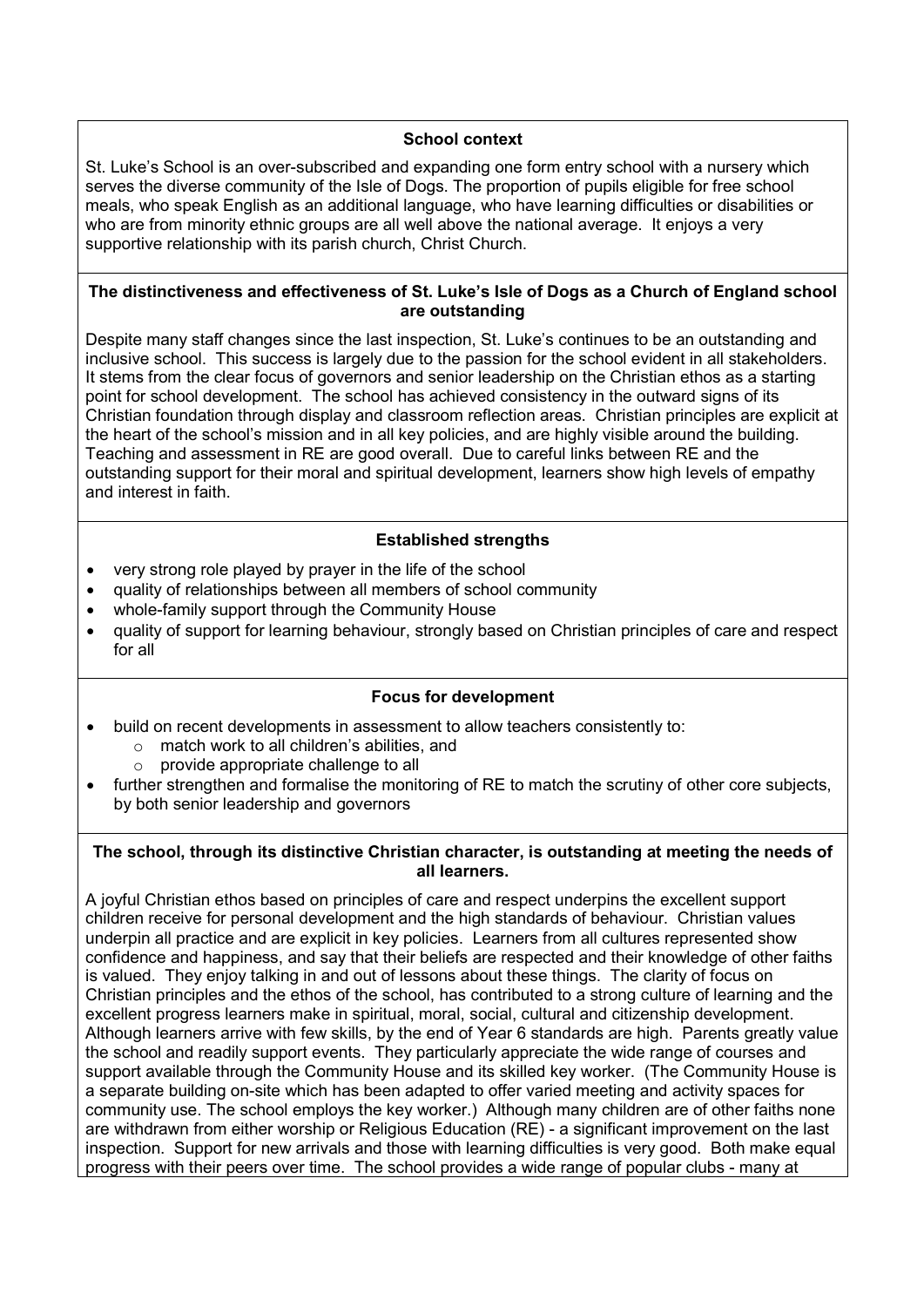lunchtime, which has transformed the atmosphere at this crucial time of day. Staff and learners maintain a calm, cheerful atmosphere and all comment on the school being a "family". Staff members offer excellent role models, resulting in courteous, well-motivated and sociable children. The school environment is continually redeveloped as an excellent tool for learning. Displays in corridors and classrooms give a clear Christian message based on the core values shared with all stakeholders. Children as young as seven years old can explain the logo on the school badge and are articulate about how faith is important to them and to the school. Learners talk seriously about treating others as they would like to be treated, and they clearly take great pride in themselves and the school.

### **The impact of collective worship on the school community is outstanding**

Collective worship has an outstanding impact on learners' spiritual development, which comes from clear leadership and a shared conviction. Whole-school worship is well-organised, based on the liturgical year with clear, appropriate themes. Through termly visits to the linked church, and weekly mass taken by the vicar and others from the deanery team, learners experience and begin to understand the Anglican tradition. Worship is consistently and recognisably Christian whilst remaining sensitive to the beliefs and traditions of other faiths represented in the school community. For instance, there is no set position to assume for prayer. Children of other faiths feel included, and are clear about how they can use prayer times. As one girl said, "I still bow my head, because 'dear God' is my God, too." A candle and plentiful communal singing set this time apart from ordinary school time. As a result, learners show very good attitudes: they all keep a respectful silence and join in singing with enthusiasm. Staff and governors monitor worship informally. Learners show mature attitudes to the purpose of worship and show an understanding of the role of prayer in their lives: "It's a time to ask for others, not just yourself...to send God a message, asking for help...to give thanks and praise." They discuss how prayer must be a choice, not enforced. They are proud to contribute, showing particular flair when supported by the vicar to create a class presentation as part of the weekly mass. One group on the day of the inspection had decided without prompting to provide some illustration of the theme by telling how "I walk with Jesus when..." with examples of Christ-like actions.

### **The effectiveness of the religious education is good**

Teaching and learning in RE are good overall and learners make similar progress to that in other subjects. From low starting points on entry to the school, learners progress well and by Year 6 standards in RE are high - in line with other core subjects. When teaching is outstanding, as in two KS2 sessions seen, there is skillful use of high quality resources and challenging questioning. This results in carefully thought-out responses from the learners. Through the use of the local diocesan syllabus there is good coverage of five other main world faiths as well as of Christianity. Learners show good recall of stories and activities from RE lessons and show high levels of interest in the subject. They could describe ways in which their learning in RE influences their moral decisions and prepares them for life. Good work has been done since the last inspection to structure learners' selfassessment against their termly targets which allows them to understand their own progress. There is generally a good balance of learning about religion as well as learning from religion and all lessons refer explicitly to both to ensure this takes place. Teachers use marking well to generate learning from religion through challenging questions and when given time, learners respond sensitively to this. However, in some lessons, opportunities are lost to gather areas of learning together, resulting in lessons which are about moral issues - without clear links to faith. RE makes a very good contribution to learners' understanding of community. For instance, a Year 6 class discussed the importance of the community response to Remembrance Day through events at the church. The Year 2 class understood the coming of Jesus as part of God's love for his people - as one boy put it: "so we should put a smile on the face of the world". Following a recent review, it will be easier in future to track RE assessment carefully. In addition this will provide information about teaching and progress similar to that available for other core subjects.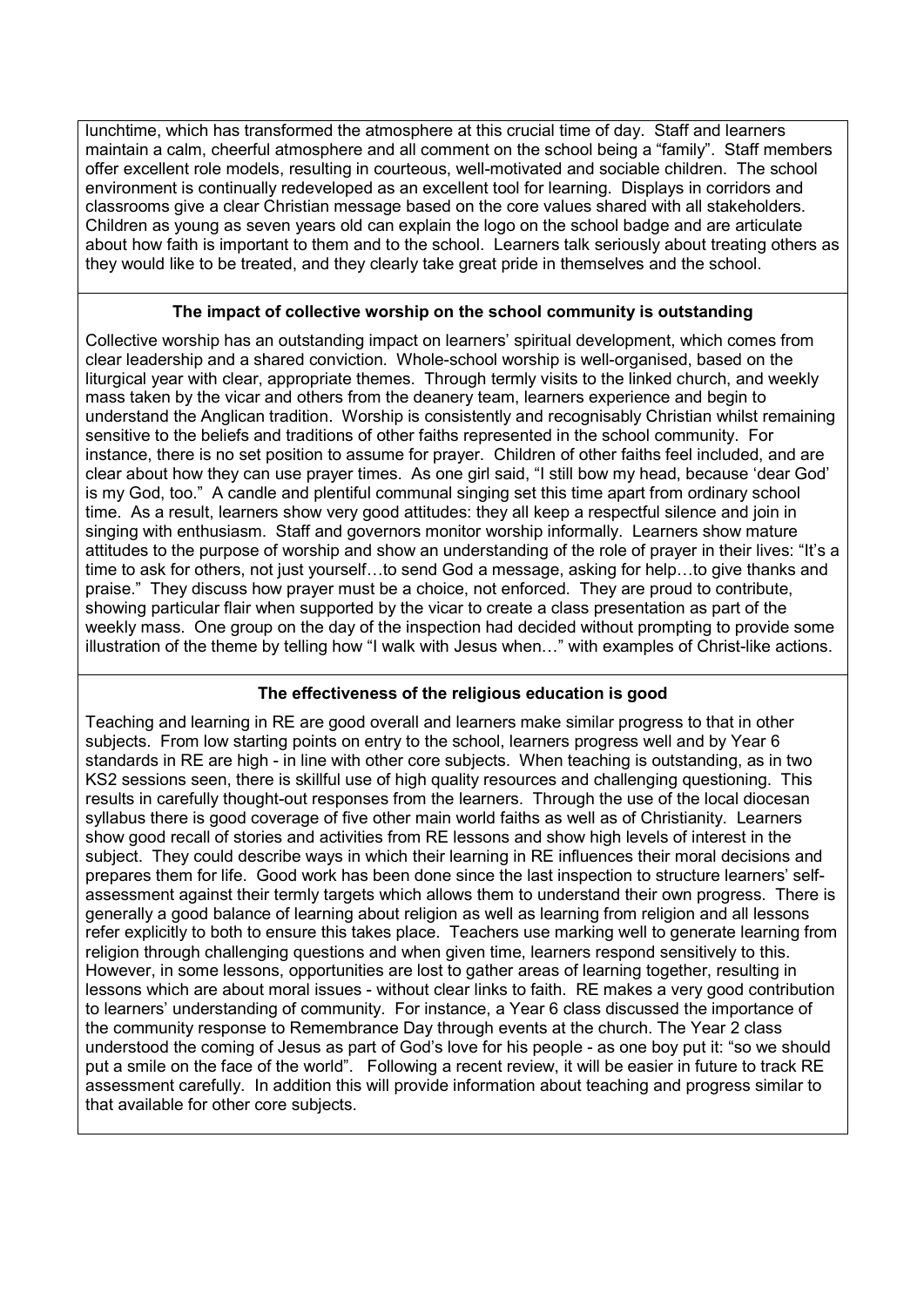#### **The leadership and management of the school as a church school is outstanding**

Senior staff and governors have a strong, constantly renewed vision for the Christian nature of the school. This forms part of the atmosphere of energetic self-evaluation and improvement in all areas of its work. Learners and parents are also given opportunities to contribute through the school council and the active Parent Voice Group. The leadership of the head and senior staff has a very good impact on behaviour and the learners' enthusiastic attitudes to school.The head, as subject leader, has ensured that RE has the status of a core subject. She has good plans to develop the next subject leader and provide a more formal monitoring role for her. There are close and supportive links with the attached parish of Christ Church. In addition to the weekly class preparation and celebration of mass, the vicar is a frequent visitor. He offers pastoral support in difficult times and is an active governor*.* The school makes a significant contribution to community cohesion through the excellent extended services it offers parents and through liaison with other churches, services and local schools. Through links with Christian schools in Cambridge, Spain and the Gambia, learners gain a wider sense of community. The self-evaluation of the school is accurate and it has a clear sense of its strengths and areas for development.Governors' monitoring of RE and worship remains informal. Progress on the issue of the previous inspection (learners' involvement in their own assessment) has been good, and all the outstanding features maintained. Through clear leadership and training, the head and senior team have developed high levels of interest in both RE and the quality of worship among staff. All staff show firm commitment to maintaining quality. Through carefully organised succession-planning, they demonstrate very good capacity to improve further.

September 2012 SIAS report St. Luke's Isle of Dogs Church of England Voluntary Aided Junior School Saunders Ness Road, LONDON, E14 3EB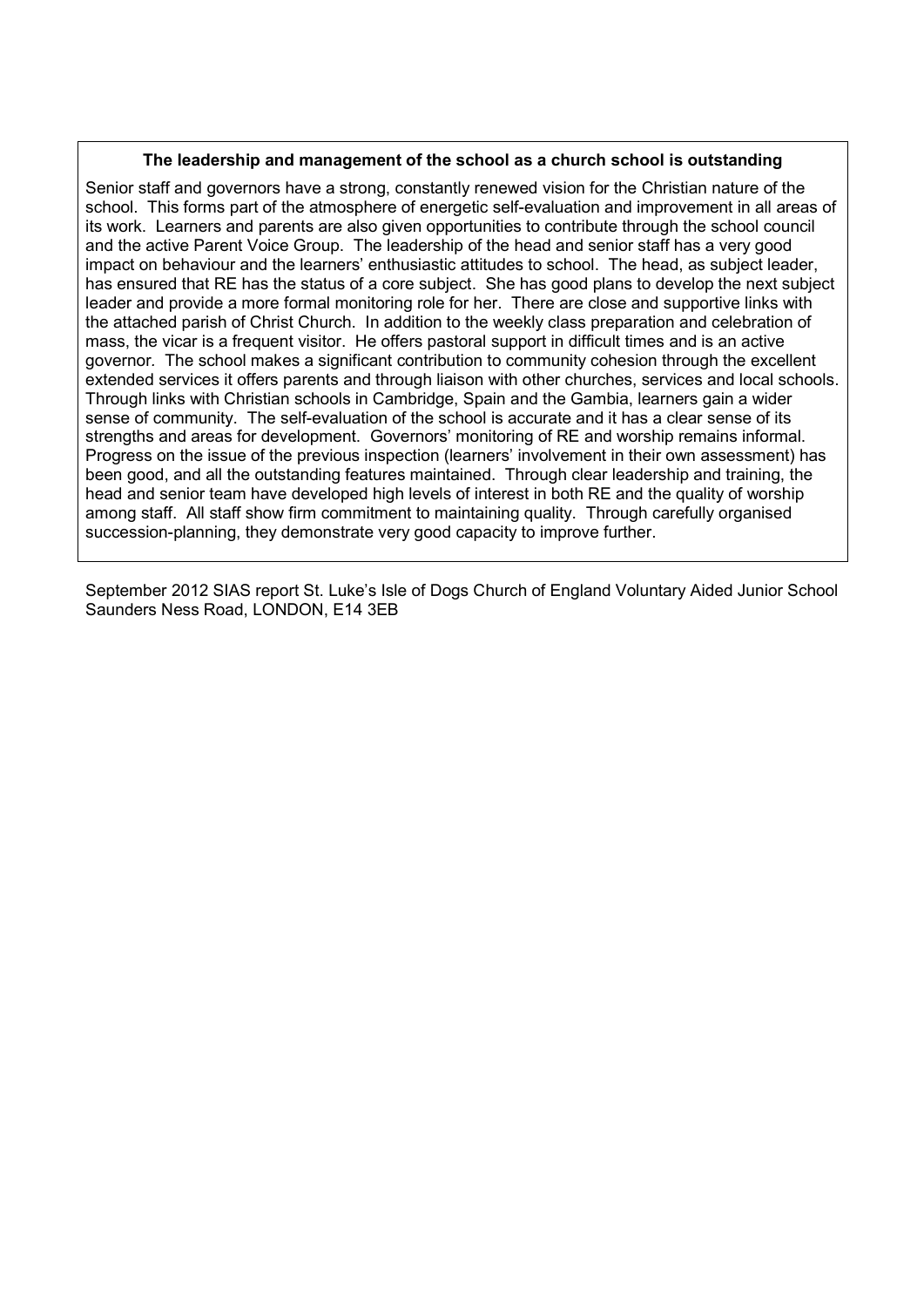

# **Judgement Recording Form (NSJRF)**



|                                        | <b>Name of School:</b> St. Luke's Church of England Primary School<br>Saunders Ness Road London E14 3EB |
|----------------------------------------|---------------------------------------------------------------------------------------------------------|
|                                        | <b>Date of inspection:</b> 24th September 2012                                                          |
| Type of Church school: Voluntary Aided |                                                                                                         |
| <b>Phase of education:</b> Primary     |                                                                                                         |
| <b>Number of pupils: 269</b>           |                                                                                                         |
| <b>URN Number:</b> 100954              |                                                                                                         |
| <b>NS Inspector's Number:</b> 591      |                                                                                                         |
|                                        |                                                                                                         |

**Rating 1-4\*** 

| How distinctive and effective is the school as a Church school? |  |
|-----------------------------------------------------------------|--|
|                                                                 |  |

| How well does the school, through its distinctive Christian character,<br>meet the needs of all learners? |  |
|-----------------------------------------------------------------------------------------------------------|--|
| What is the impact of collective worship on the school community?                                         |  |
| How effective is the religious education?                                                                 |  |
| How effective are the leadership and management of the school, as a<br>church school?                     |  |

| The school meets the statutory requirement for collective acts of worship | <b>Yes</b> |
|---------------------------------------------------------------------------|------------|
| The school meets the statutory requirement for religious education *      | Yes        |